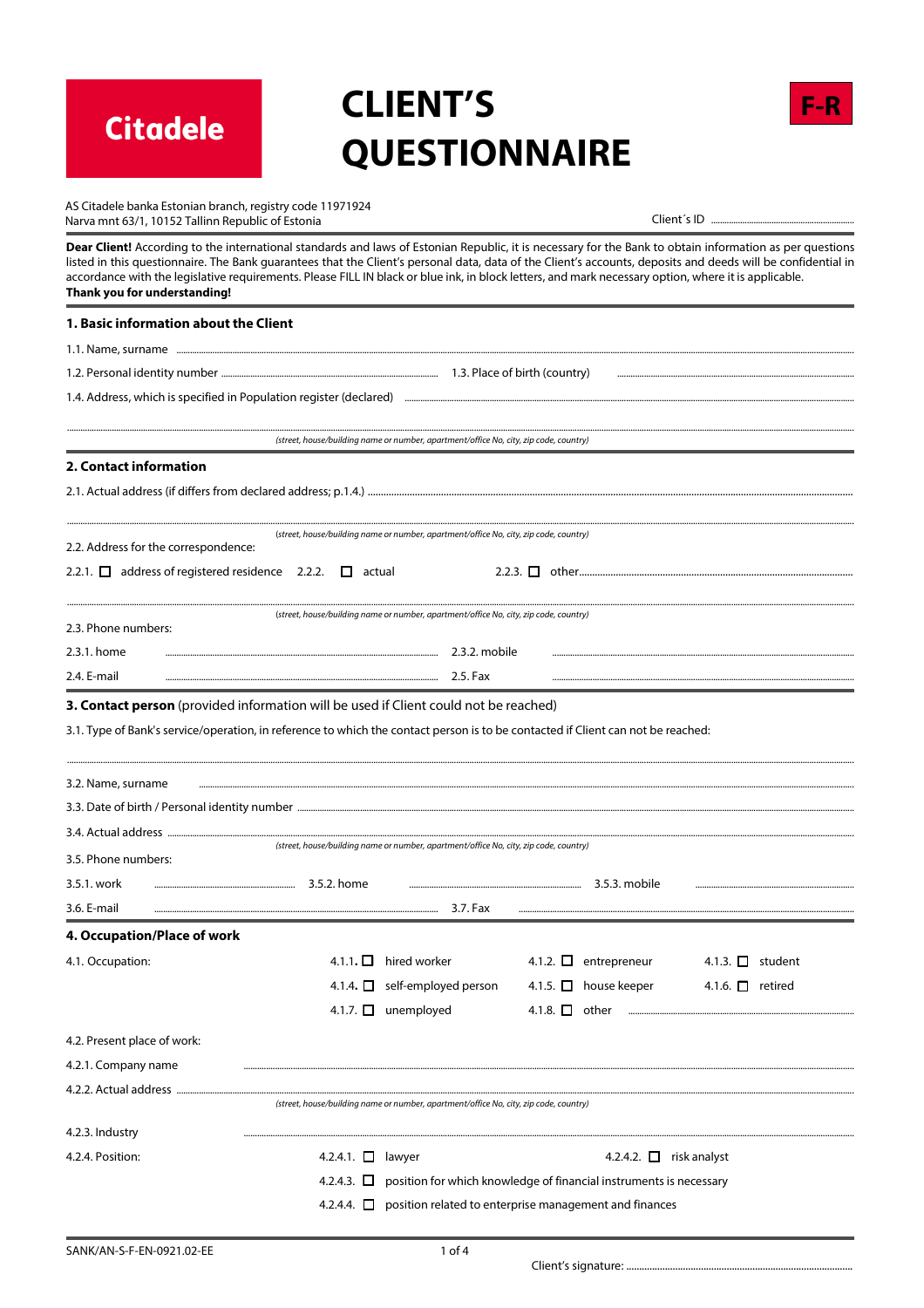|                                                                                                                                                                                                                                                                                                                                                                                                                                                                                                                                                                                                                                                                                                                                                                                                                                                                                                                                                                                                                                                                                                                                                                                                                                                                                                                                                                                                  | 4.2.4.5. $\Box$ loan specialist-manager           |                                                                                                                                                                                                            | 4.2.4.6. $\Box$ other manager |                          |                          |                |
|--------------------------------------------------------------------------------------------------------------------------------------------------------------------------------------------------------------------------------------------------------------------------------------------------------------------------------------------------------------------------------------------------------------------------------------------------------------------------------------------------------------------------------------------------------------------------------------------------------------------------------------------------------------------------------------------------------------------------------------------------------------------------------------------------------------------------------------------------------------------------------------------------------------------------------------------------------------------------------------------------------------------------------------------------------------------------------------------------------------------------------------------------------------------------------------------------------------------------------------------------------------------------------------------------------------------------------------------------------------------------------------------------|---------------------------------------------------|------------------------------------------------------------------------------------------------------------------------------------------------------------------------------------------------------------|-------------------------------|--------------------------|--------------------------|----------------|
|                                                                                                                                                                                                                                                                                                                                                                                                                                                                                                                                                                                                                                                                                                                                                                                                                                                                                                                                                                                                                                                                                                                                                                                                                                                                                                                                                                                                  |                                                   | 4.2.4.7. <b>D</b> legal advisor or legal arrangement and company service provider who opens accounts on<br>his/her behalf with financial institutions to perform financial operations on customers' behalf |                               |                          |                          |                |
|                                                                                                                                                                                                                                                                                                                                                                                                                                                                                                                                                                                                                                                                                                                                                                                                                                                                                                                                                                                                                                                                                                                                                                                                                                                                                                                                                                                                  | perform financial operations on customer's behalf | 4.2.4.8. <u>O</u> external accountant who opens accounts with financial institution on his/her behalf to                                                                                                   |                               |                          |                          |                |
|                                                                                                                                                                                                                                                                                                                                                                                                                                                                                                                                                                                                                                                                                                                                                                                                                                                                                                                                                                                                                                                                                                                                                                                                                                                                                                                                                                                                  | 4.2.4.9. $\Box$ real estate agent                 |                                                                                                                                                                                                            |                               |                          |                          |                |
|                                                                                                                                                                                                                                                                                                                                                                                                                                                                                                                                                                                                                                                                                                                                                                                                                                                                                                                                                                                                                                                                                                                                                                                                                                                                                                                                                                                                  |                                                   |                                                                                                                                                                                                            |                               |                          |                          |                |
| 4.2.5. Since when the position has been occupied www.assammana.communication.communication.communication.communication.communication.communication.communication.communication.communication.communication.communication.commu                                                                                                                                                                                                                                                                                                                                                                                                                                                                                                                                                                                                                                                                                                                                                                                                                                                                                                                                                                                                                                                                                                                                                                   |                                                   |                                                                                                                                                                                                            |                               |                          |                          |                |
|                                                                                                                                                                                                                                                                                                                                                                                                                                                                                                                                                                                                                                                                                                                                                                                                                                                                                                                                                                                                                                                                                                                                                                                                                                                                                                                                                                                                  |                                                   | months                                                                                                                                                                                                     |                               |                          | years                    |                |
| 4.2.6. Phone                                                                                                                                                                                                                                                                                                                                                                                                                                                                                                                                                                                                                                                                                                                                                                                                                                                                                                                                                                                                                                                                                                                                                                                                                                                                                                                                                                                     |                                                   |                                                                                                                                                                                                            |                               |                          |                          |                |
| A tax resident means an individual whose income is subject to taxation under the laws and regulations of relevant country, e.g., based on the place of<br>permanent residence, duration of the stay (usually 183 days and more in the period of 12 months), close personal or economic relations or other criteria<br>serving as the basis for the taxation of income in the relevant country (e.g. in the US, inter alia a US citizen/resident who has been assigned a residence<br>permit (Green Card), shall be deemed a US tax resident).<br>5.1. Are you a tax resident of the Republic of Estonia?<br>5.2. Are you a citizen/tax resident of the United States (U.S.)?<br>If 'Yes', please submit Form W-9<br>5.3. Are you a tax resident of a country other than the Republic of Estonia and/or the U.S.?<br>(Please also specify if you are a tax resident of the Republic of Estonian and/or the US)<br>If you answer 'Yes' in Item 5.3, please specify the country (countries) and taxpayer identification number(s)                                                                                                                                                                                                                                                                                                                                                                   |                                                   |                                                                                                                                                                                                            | □<br>П<br>□                   | <b>Yes</b><br>Yes<br>Yes | П<br>П<br>□              | No<br>No<br>No |
| Country                                                                                                                                                                                                                                                                                                                                                                                                                                                                                                                                                                                                                                                                                                                                                                                                                                                                                                                                                                                                                                                                                                                                                                                                                                                                                                                                                                                          |                                                   | <b>Taxpayer identification number</b>                                                                                                                                                                      |                               |                          |                          |                |
|                                                                                                                                                                                                                                                                                                                                                                                                                                                                                                                                                                                                                                                                                                                                                                                                                                                                                                                                                                                                                                                                                                                                                                                                                                                                                                                                                                                                  |                                                   |                                                                                                                                                                                                            |                               |                          |                          |                |
|                                                                                                                                                                                                                                                                                                                                                                                                                                                                                                                                                                                                                                                                                                                                                                                                                                                                                                                                                                                                                                                                                                                                                                                                                                                                                                                                                                                                  |                                                   |                                                                                                                                                                                                            |                               |                          |                          |                |
| 6. Income structure (specify):<br>$\Box$ salary<br>6.1.<br>6.2.<br>6.3.                                                                                                                                                                                                                                                                                                                                                                                                                                                                                                                                                                                                                                                                                                                                                                                                                                                                                                                                                                                                                                                                                                                                                                                                                                                                                                                          |                                                   |                                                                                                                                                                                                            |                               |                          |                          |                |
| 6.4.                                                                                                                                                                                                                                                                                                                                                                                                                                                                                                                                                                                                                                                                                                                                                                                                                                                                                                                                                                                                                                                                                                                                                                                                                                                                                                                                                                                             |                                                   |                                                                                                                                                                                                            |                               |                          |                          |                |
| 6.5.                                                                                                                                                                                                                                                                                                                                                                                                                                                                                                                                                                                                                                                                                                                                                                                                                                                                                                                                                                                                                                                                                                                                                                                                                                                                                                                                                                                             |                                                   |                                                                                                                                                                                                            |                               |                          |                          |                |
| $\Box$ loans (credits)<br>6.7.<br>6.6.<br>6.11. $\Box$ other (specify)                                                                                                                                                                                                                                                                                                                                                                                                                                                                                                                                                                                                                                                                                                                                                                                                                                                                                                                                                                                                                                                                                                                                                                                                                                                                                                                           | $\Box$ inheritance<br>6.8.<br>gift                | $\Box$ scholarship<br>6.9.                                                                                                                                                                                 | 6.10. $\Box$ pension          |                          |                          |                |
| 7. Monthly income (EUR)                                                                                                                                                                                                                                                                                                                                                                                                                                                                                                                                                                                                                                                                                                                                                                                                                                                                                                                                                                                                                                                                                                                                                                                                                                                                                                                                                                          |                                                   |                                                                                                                                                                                                            |                               |                          |                          |                |
| 7.1. Client's income:                                                                                                                                                                                                                                                                                                                                                                                                                                                                                                                                                                                                                                                                                                                                                                                                                                                                                                                                                                                                                                                                                                                                                                                                                                                                                                                                                                            |                                                   |                                                                                                                                                                                                            |                               |                          |                          |                |
| 7.1.1. $\Box$ salary (net)                                                                                                                                                                                                                                                                                                                                                                                                                                                                                                                                                                                                                                                                                                                                                                                                                                                                                                                                                                                                                                                                                                                                                                                                                                                                                                                                                                       |                                                   |                                                                                                                                                                                                            |                               |                          |                          |                |
| 8. Services, products of the Bank, which the Customer plans to use (mark):                                                                                                                                                                                                                                                                                                                                                                                                                                                                                                                                                                                                                                                                                                                                                                                                                                                                                                                                                                                                                                                                                                                                                                                                                                                                                                                       |                                                   |                                                                                                                                                                                                            |                               |                          |                          |                |
| 8.1. $\Box$ current account                                                                                                                                                                                                                                                                                                                                                                                                                                                                                                                                                                                                                                                                                                                                                                                                                                                                                                                                                                                                                                                                                                                                                                                                                                                                                                                                                                      | 8.2. $\Box$ savings account                       | 8.3. $\Box$ term deposit                                                                                                                                                                                   |                               |                          | 8.4. $\Box$ payment card |                |
| 8.5. $\Box$ loan / leasing                                                                                                                                                                                                                                                                                                                                                                                                                                                                                                                                                                                                                                                                                                                                                                                                                                                                                                                                                                                                                                                                                                                                                                                                                                                                                                                                                                       | 8.6. $\Box$ currency transactions                 | 8.7. $\Box$ transactions with financial instruments                                                                                                                                                        |                               |                          |                          |                |
| 8.8. $\Box$ online banking                                                                                                                                                                                                                                                                                                                                                                                                                                                                                                                                                                                                                                                                                                                                                                                                                                                                                                                                                                                                                                                                                                                                                                                                                                                                                                                                                                       |                                                   |                                                                                                                                                                                                            |                               |                          |                          |                |
| 9. Are You, or have You been a politically exposed person <sup>1</sup> , family member of a politically exposed person <sup>2</sup> , or person closely<br>associated to a politically exposed person <sup>3</sup> ?<br><sup>1</sup> A politically exposed person - a natural person, who in the Republic of Estonia or in foreign countries occupies or has been entrusted with prominent public functions: head of State, head of State<br>administrative unit (municipality), head of government, minister, deputy of minister or deputy of minister's deputy, state secretary or other upper level official in government or state administrative<br>unit (municipality), member of parliament or member of other similar legislative bodies, member of governing bodies (board) of a political party, judge of constitutional court, higher court or judge in<br>a different level court (member of court institutions), member of highest revision (audit) institution council or board, member of central bank's council or board, ambassador, charge affaires, chief<br>officer in the armed forces, member of management or supervisory bodies of State – owned enterprises, directors, deputy directors and member of the board or equivalent function of an international<br>organization (director, deputy director), or a person who is in a similar position in this organization. |                                                   |                                                                                                                                                                                                            |                               |                          |                          |                |
| <sup>2</sup> Family member of a politically exposed person - politically exposed person's spouse or a person similar to spouse status (considered as such only if the law of according state stipulate this status),<br>child, or a child of politically exposed person's spouse or a person similar to spouse status, his spouse or a person similar to spouse status, parent, grandparent, grandchild, brother or sister.                                                                                                                                                                                                                                                                                                                                                                                                                                                                                                                                                                                                                                                                                                                                                                                                                                                                                                                                                                      |                                                   |                                                                                                                                                                                                            |                               |                          |                          |                |
| <sup>3</sup> Person closely associated to politically expose person , natural person who has business or other type of close relationship with politically exposed person, who is a shareholder in the same legal                                                                                                                                                                                                                                                                                                                                                                                                                                                                                                                                                                                                                                                                                                                                                                                                                                                                                                                                                                                                                                                                                                                                                                                |                                                   |                                                                                                                                                                                                            |                               |                          |                          |                |

<sup>3</sup> **Person closely associated to politically expose person** - natural person who has business or other type of close relationship with politically exposed person, who is a shareholder in the same legal<br>entity as political

9.1. **Yes**, please fill in the following information: 9.2. **No** 

9.1.1.  $\Box$  I am politically exposed person

9.1.1.1. The country where you are currently/were formerly holding a politically exposed position .......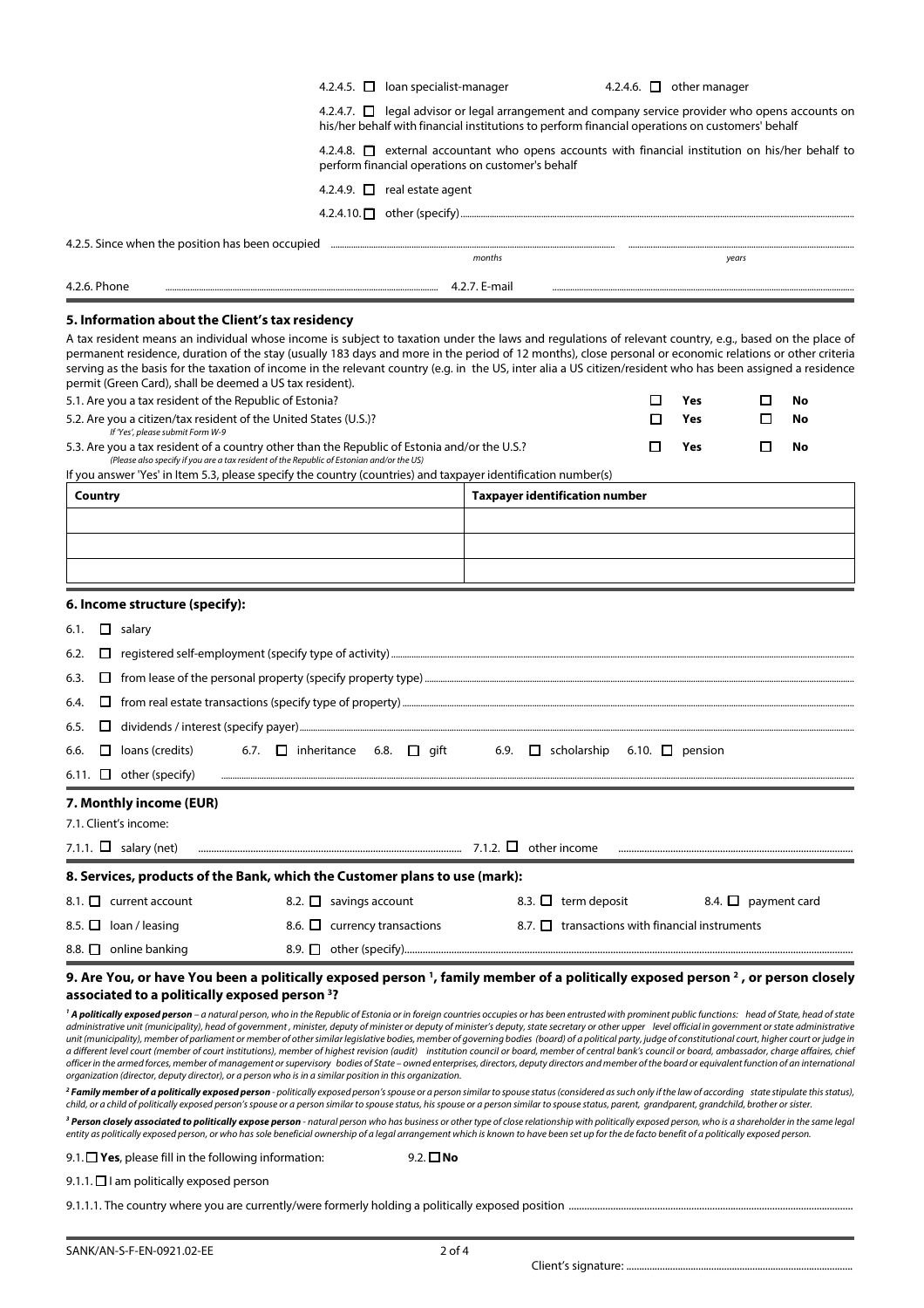|  |  |  | 9.1.1.2. Occupied position (please tick): |
|--|--|--|-------------------------------------------|
|--|--|--|-------------------------------------------|

|             | 9.1.1.2. Occupied position (please tick):                          |   |                                                                                                                                                                                                       |        |                                                                                                |
|-------------|--------------------------------------------------------------------|---|-------------------------------------------------------------------------------------------------------------------------------------------------------------------------------------------------------|--------|------------------------------------------------------------------------------------------------|
| 0           | Head of State                                                      | ப | Other high level official in government or state<br>administrative unit (municipality)                                                                                                                | ப      | Ambassador or chargés d'affaires                                                               |
| D.          | Head of state administrative<br>unit (municipality)                | 0 | Member of parliament or member of other similar<br>legislative bodies                                                                                                                                 | п      | Member of Central bank's council or board<br>Chief officer in the armed for armed forces       |
| □<br>□      | Head of government<br>Minister, deputy of minister                 | ப | Member of governing bodies (board) of a political<br>party                                                                                                                                            | п      | Member of management or supervisory<br>bodies of State -owned enterprises                      |
| □           | or deputy of minister's deputy<br>State secretary                  | □ | Judge of constitutional court, higher court or judge<br>in a different level court (member of court institutions)                                                                                     | п      | Director, deputy director and member of<br>the board or equivalent function of                 |
|             |                                                                    | □ | Member of highest revision (audit) institution<br>council or board                                                                                                                                    |        | an international organization or a person who<br>is in a similar position in this organization |
| 9.1.2.      | $\Box$<br>9.1.2.1.<br>9.1.2.2.<br>Occupied position (please tick): |   | I am a family member or a person closely associated to a politically exposed person<br>Name, surname of politically exposed person manufactured content content and proposed person manufactured cont |        |                                                                                                |
| О.          | Head of State                                                      | □ | Other high level official in government or state<br>administrative unit (municipality)                                                                                                                |        | Ambassador or chargés d'affaires                                                               |
| □           | Head of state administrative<br>unit (municipality)                | □ | Member of parliament or member of other similar<br>legislative bodies                                                                                                                                 | □<br>п | Member of Central bank's council or board<br>Chief officer in the armed for armed forces       |
| □<br>$\Box$ | Head of government<br>Minister, deputy of minister                 |   | Member of governing bodies (board) of a political<br>party                                                                                                                                            | п      | Member of management or supervisory<br>bodies of State -owned enterprises                      |
| □           | or deputy of minister's deputy<br>State secretary                  | П | Judge of constitutional court, higher court or judge<br>in a different level court (member of court institutions)                                                                                     | □      | Director, deputy director and member of<br>the board or equivalent function of                 |
|             |                                                                    | □ | Member of highest revision (audit) institution<br>council or board                                                                                                                                    |        | an international organization or a person who<br>is in a similar position in this organization |

## **10. Accounts in other banks**

| 10.1. | $\Box$ No    | 10.2. $\square$ | Yes | (specify banks and countries, in which the accounts are opened) |
|-------|--------------|-----------------|-----|-----------------------------------------------------------------|
|       | <b>Banks</b> |                 |     | <b>Countries</b>                                                |
| ъ.    |              |                 |     |                                                                 |
| 2.    |              |                 |     |                                                                 |
| з.    |              |                 |     |                                                                 |
| -4.   |              |                 |     |                                                                 |

## **11. Please state if any transaction carried out with the assets from the accounts will be performed in favor of or on behalf of other person?**

11.1.  $\Box$  **No,** I am the actual owner of the funds in the accounts.

11.2. **Yes** *(fill in Statement about actual beneficiary)*.

| 12. Planned incoming payment (EUR)                                                        |  |  |  |  |
|-------------------------------------------------------------------------------------------|--|--|--|--|
| 12.1. Total volume of monthly incoming payments                                           |  |  |  |  |
| 12.2. Monthly quantity of payments                                                        |  |  |  |  |
| (to be filled in, if volume of incoming payments, stated in 12.1. is less than 5 000 EUR) |  |  |  |  |

*Point 13 is to be filled in if: total volume of monthly incoming payments is more than 5000 EUR; if point 4.2.4.1 - 4.2.4.9. is chosen; or by a request of the Bank's officer.* 

## **13. Planned turnover in the accounts in the Bank 13.1. Incoming payments**  13.1.1. Purpose of payments: 13.1.1.1.  $\Box$  salary 13.1.1.2.  $\Box$  income from the personal property 13.1.1.3.  $\Box$  dividends / interest 13.1.1.4.  $\square$  Ioan (credit) 13.1.1.5.  $\square$  inheritance 13.1.1.6.  $\square$  gift 13.1.1.7.  $\Box$  other (specify)... 13.1.2. Specify countries from which payments will be made....